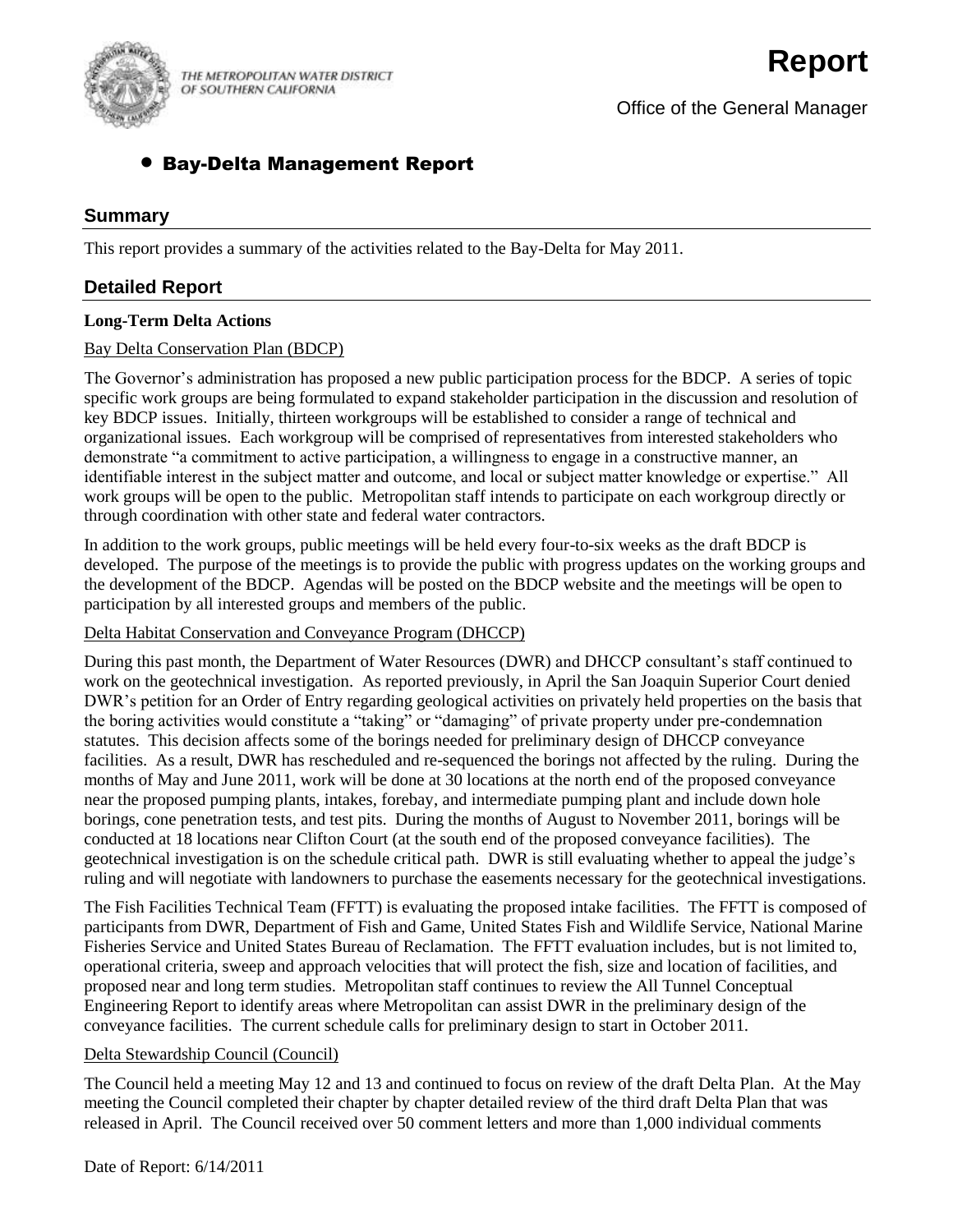submitted by stakeholders, state and federal agencies, and other interested parties. Metropolitan submitted a comment letter on May 6 focused on our key concerns with the Delta Plan, including Council regulatory authority, consistency determinations, consistency reviews for water contracts and water transfers, the mandated schedule for developing Delta flow requirements, and BDCP approval requirements. At their May meeting, the Council decided to alter their upcoming meeting schedule and the scheduled release of the fourth draft Delta Plan to allow time to incorporate public comments. The fourth draft Delta Plan is scheduled for release on June 13, and the Council will hold a special one-day meeting on June 16 to discuss the overall Delta Plan approach, and the scope and the role of the Council and the Delta Plan. The Council will then hold a meeting on June 23 and 24, to take action to revise the fourth draft Delta Plan and to circulate the Programmatic Draft EIR for public comment. Staff is continuing to work with the state and federal water contractors and other water users to develop comments and provide input to the Council on needed revisions to the Delta Plan.

## **Near-Term Delta Actions**

## State Water Project (SWP) and Central Valley Project (CVP) Regulatory Issues: Biological Opinion

The Bureau of Reclamation and the US Fish and Wildlife Service are considering implementation of an experimental action this fall addressing Delta outflow requirements (X-2 experiment) as part of an adaptive management plan under the Biological Opinion (BiOp) for Delta smelt. Metropolitan's review of the Fall X-2 experiment proposal identified significant concerns with the approach, including inconsistencies with the court ruling on the BiOp, failure to consider emerging science, poorly developed research and monitoring methods, lack of specificity, and high potential water costs. Metropolitan staff, along with other state and federal water contractor representatives, raised concerns at a workshop sponsored by the federal agencies and submitted a joint letter to the agencies outlining the flaws in the proposed Fall X-2 experimental design.

## Habitat Restoration

Progress continued in May on the Lower Yolo Bypass tidal marsh restoration project. The 1,100 acre tidal marsh restoration project is located in the lower Yolo Bypass just to the north of Liberty Island. With Metropolitan staff assistance, State and Federal Contractors Water Agency (SFCWA) consultants continue to work on the CEQA documentation for the Lower Yolo Bypass restoration project. A public draft EIR is scheduled to be completed this summer and the Final EIR in the late fall. Concurrently, the SFCWA team is preparing various permit applications and continuing to develop a Habitat Restoration Plan. Finally, acquisition of Yolo Flyway Farms, an integral part of the lower Yolo restoration project, is continuing to progress. A local conservation group has reached a purchase and sale agreement with the Flyway Farms landowner and is seeking agreements with SFCWA to complete the transaction.

### State Water Resources Control Board (SWRCB)

As reported last month, the SWRCB released a notice of preparation of environmental documentation and additional scoping meeting for the update and implementation of the 2006 Bay-Delta Water Quality Control Plan (Basin Plan), focused on south Delta salinity and San Joaquin River flow objectives. The draft Basin Plan update continues to assign the SWP and CVP joint responsibility for improving water levels and circulation patterns through operation of south Delta barriers. Staff, working with the State Water Contractors (SWC), is coordinating with DWR to evaluate SWP and CVP effects on water levels and circulation patterns in the south Delta. The scoping meeting will be held June 6, 2011. Staff coordinated with the SWC to prepare and submit written comments by the May 23 deadline.

Metropolitan, in coordination with other water contractor staff, continues to participate with the San Joaquin River Group and several interested power utilities to develop modeling tools that will be used to evaluate the potential impact on hydropower generation of proposed SWRCB flow criteria contained in their August 2010 report – "Development of Flow Criteria for the Sacramento-San Joaquin Delta Ecosystem." A consulting firm will be selected this month to undertake the evaluation.